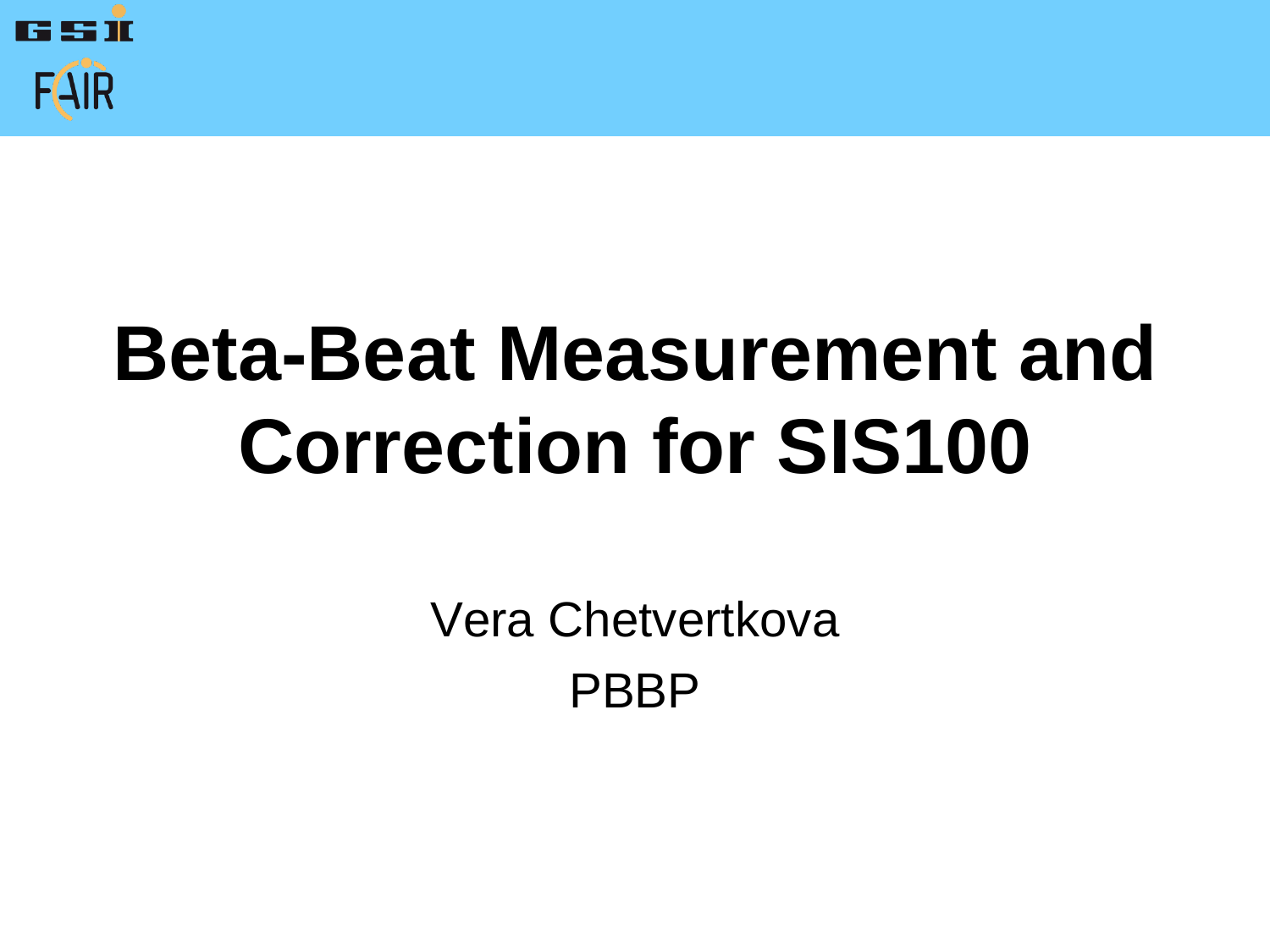

- What is a beta-function and beta-beating?
- Why do we want to measure and correct it?
- SIS100-specific issues
- How could we correct it?
- What do we need for correction?
- Summary and Conclusion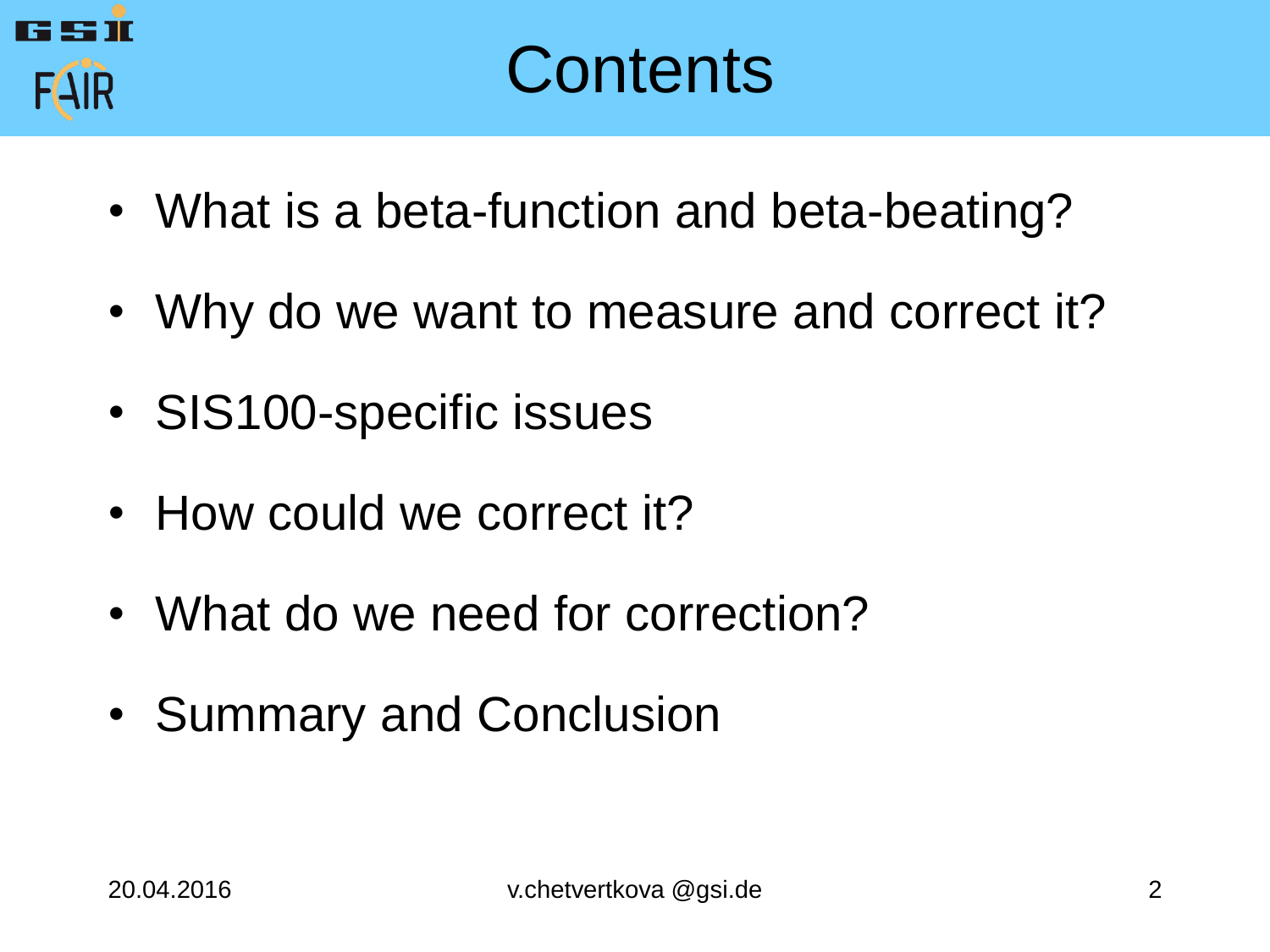20.04.2016 v.chetvertkova @gsi.de 3

- β-function describes the transverse size of the beam at the location s along the nominal beam trajectory:  $\sigma(s) = \sqrt{\varepsilon \beta(s)}$
- $\epsilon =$  $\varepsilon_n$  $\frac{\varepsilon_n}{\beta \gamma}$ , ε<sub>n</sub>= 34x14 mm∙mrad
- $U^{28+}$  at 200 MeV/u: 25x15mm<sup>2</sup>



#### What is a beta-function and beta-beating? **FAIR**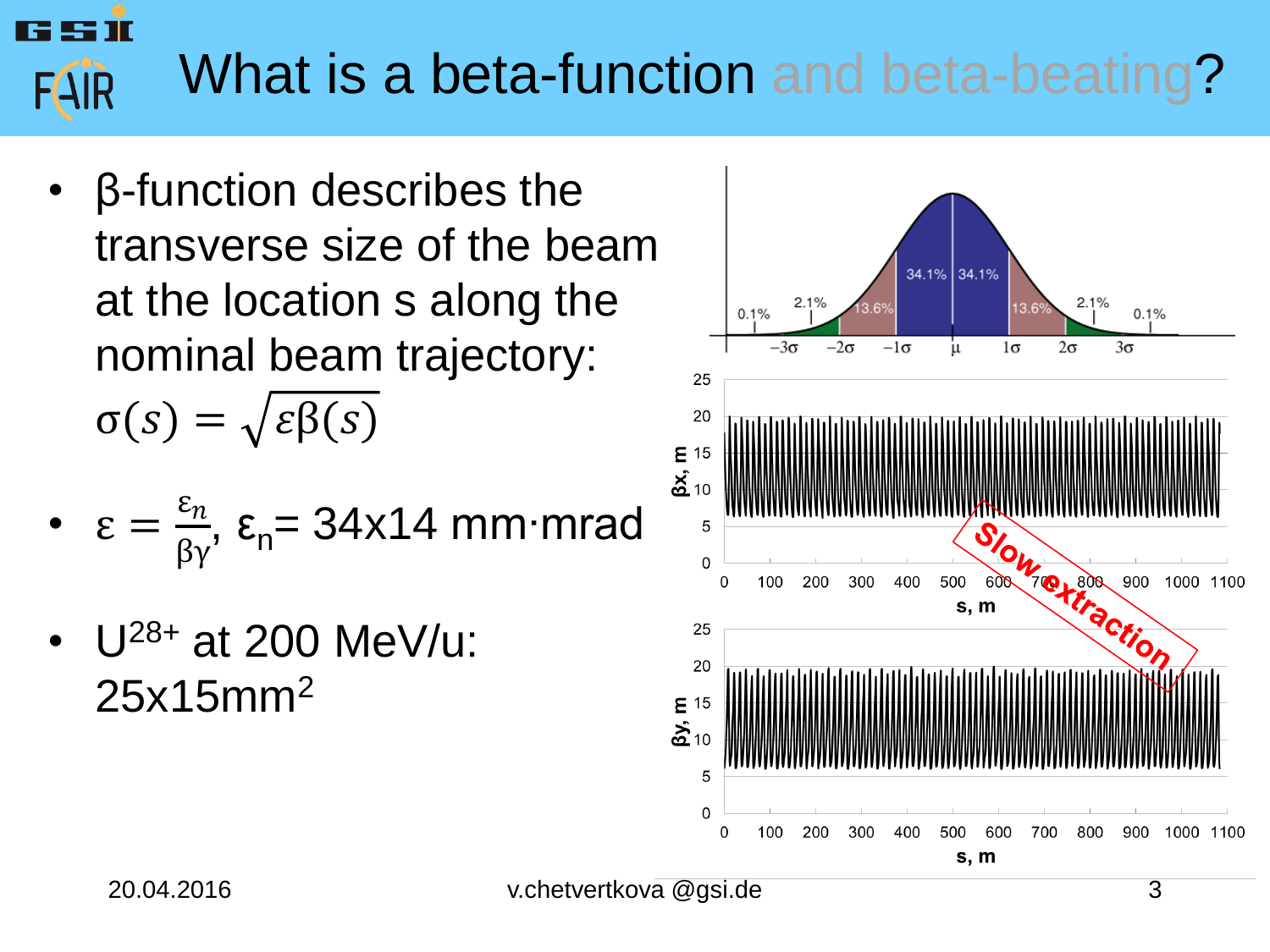#### 55 TC What is a beta-function and beta-beating? **FAIR**

• β-beating is relative change of β-function in presence of quadrupole field errors or sextupole-magnets misalignment

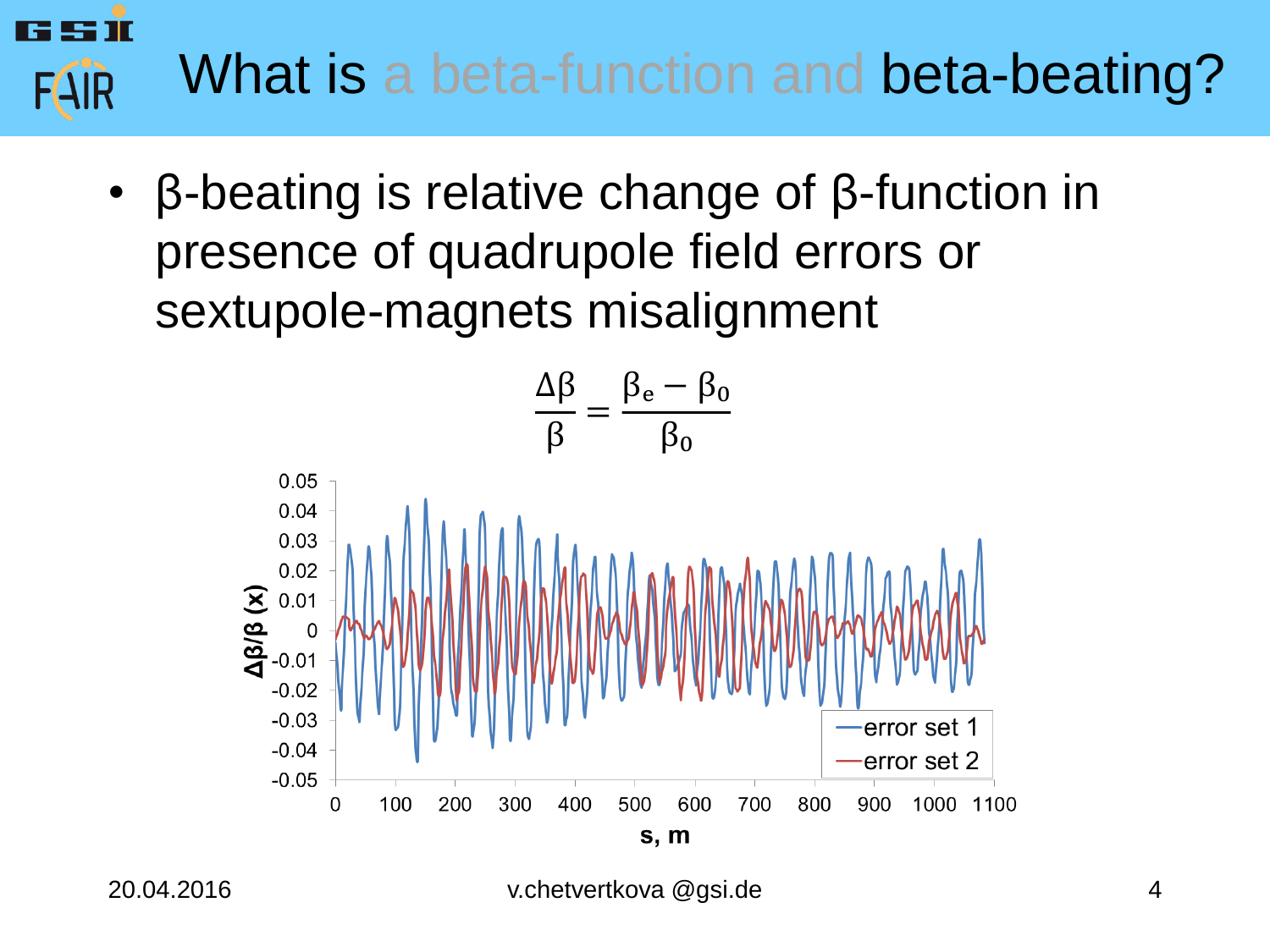

- Optimization of accelerator optics
- Minimization of losses in case of large β-beating (Vacuum chamber dimensions: 60x30mm)



U28+ at 200 MeV/u

Beam profile at 2σ:25x15mm<sup>2</sup>

=> ~factor 2 margin until the beam loss

- Possible quenching of the SC magnets
- Possible damaging of the equipment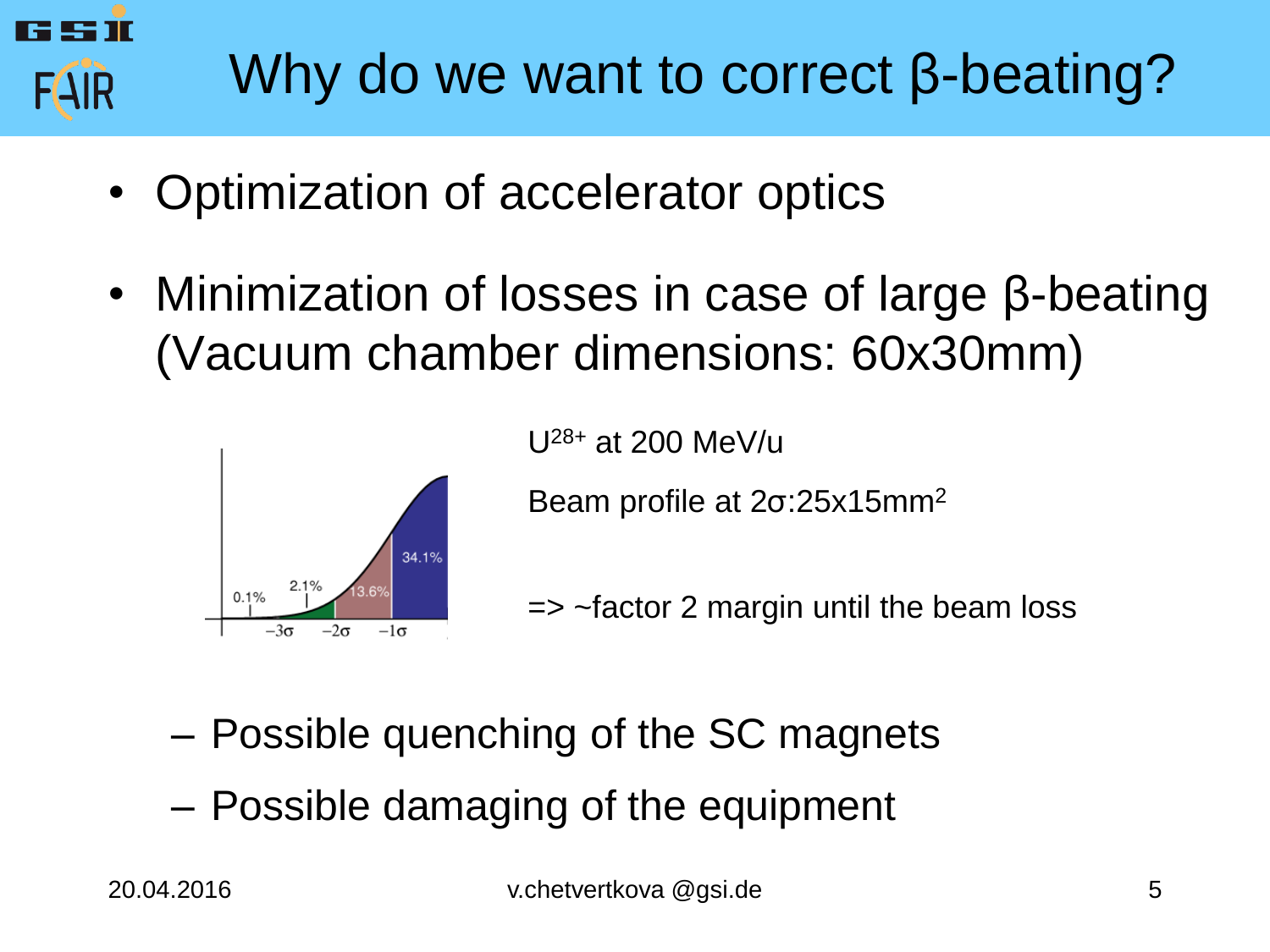

### SIS100-specific issues

- High-intensity effects: space charge
	- β-beating changes at high intensities (to be studied)
	- β-beating at high intensities might lead to unwanted resonances and emittance blow-up
	- β-beating will depend on the working point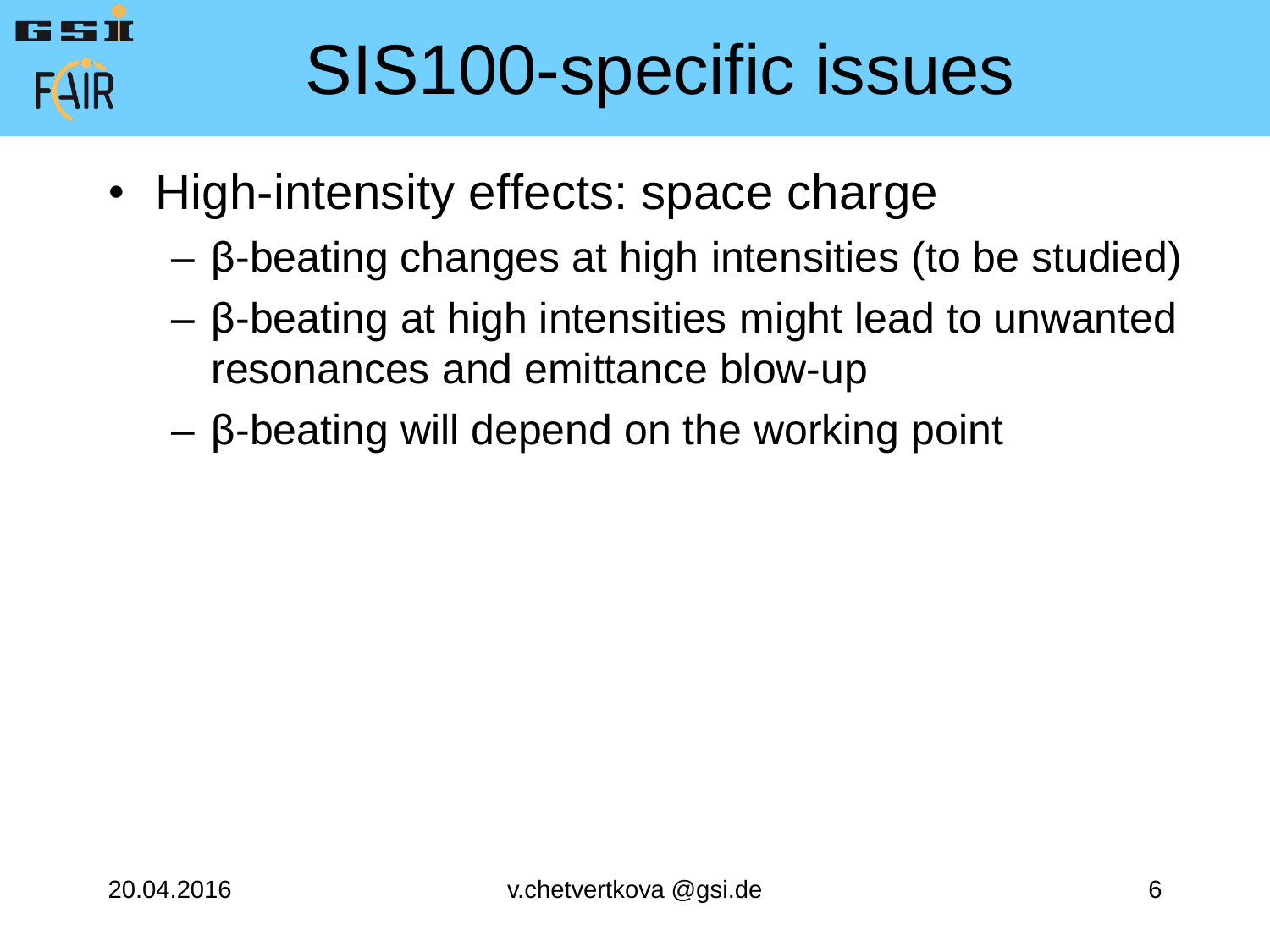

#### How could we correct it?

- Various correction methods:
	- K-modulation
		- changing the strength of an individual quadrupole and measuring the tune change
	- Orbit response analysis (see talk of O. Kovalenko)
- SIS100: 12 quadrupole corrector magnets
- Proper choice of BPMs (83 hor. + 83 vert. BPMs)

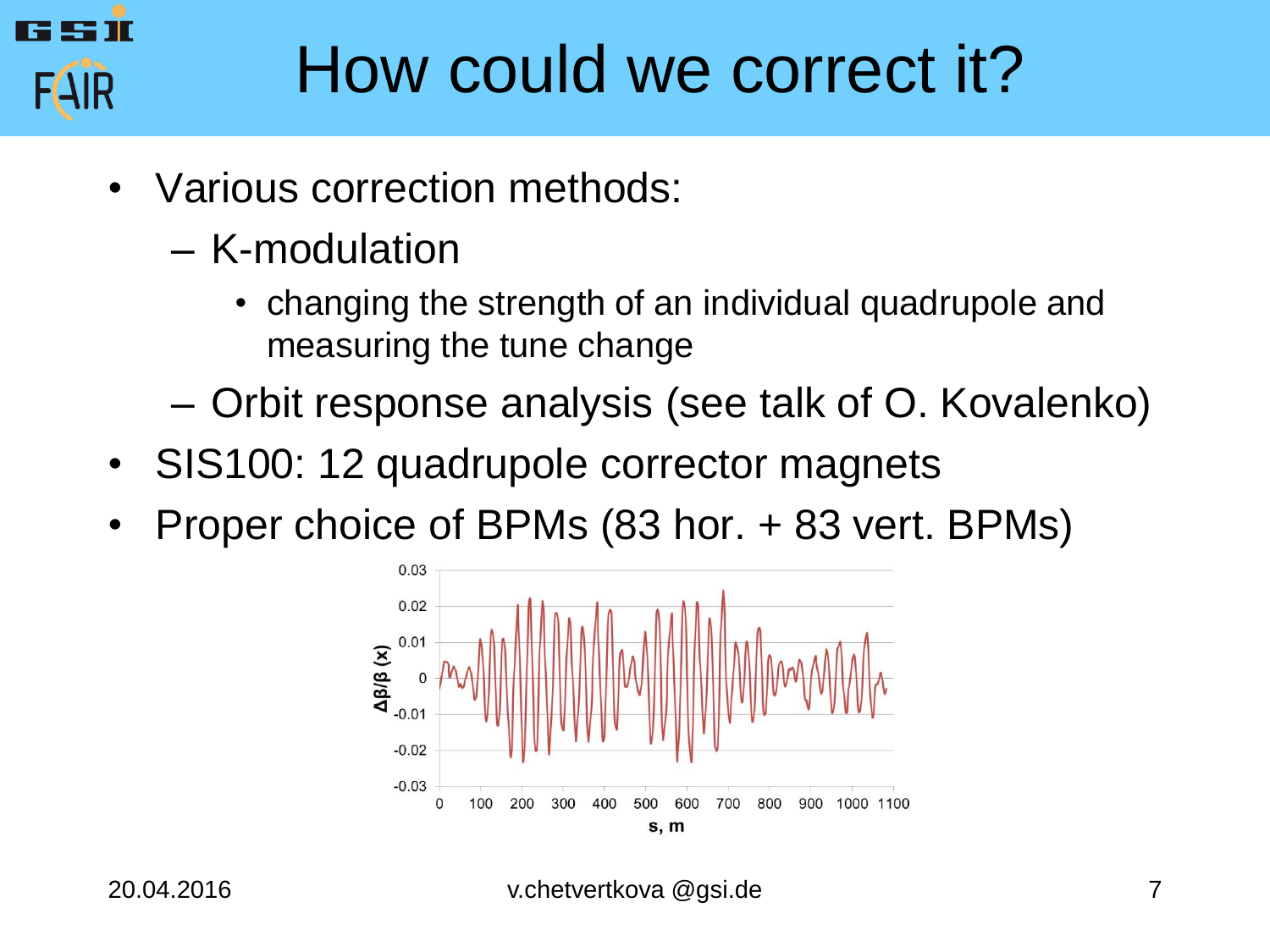# What do we need for correction?

- β-functions are measured at the locations of BPMs, in between they are extrapolated, according to the model
	- Take into account BPM uncertainties
- In order to correct, one needs a point of reference: Data base with
	- locations of the accelerator components and uncertainties of their positioning
	- magnet strengths and uncertainties of the field
- Take into account possible powering issues (β-function will change)
	- 5 families of main quadrupoles (3 SC, 2 warm)

**FAIR**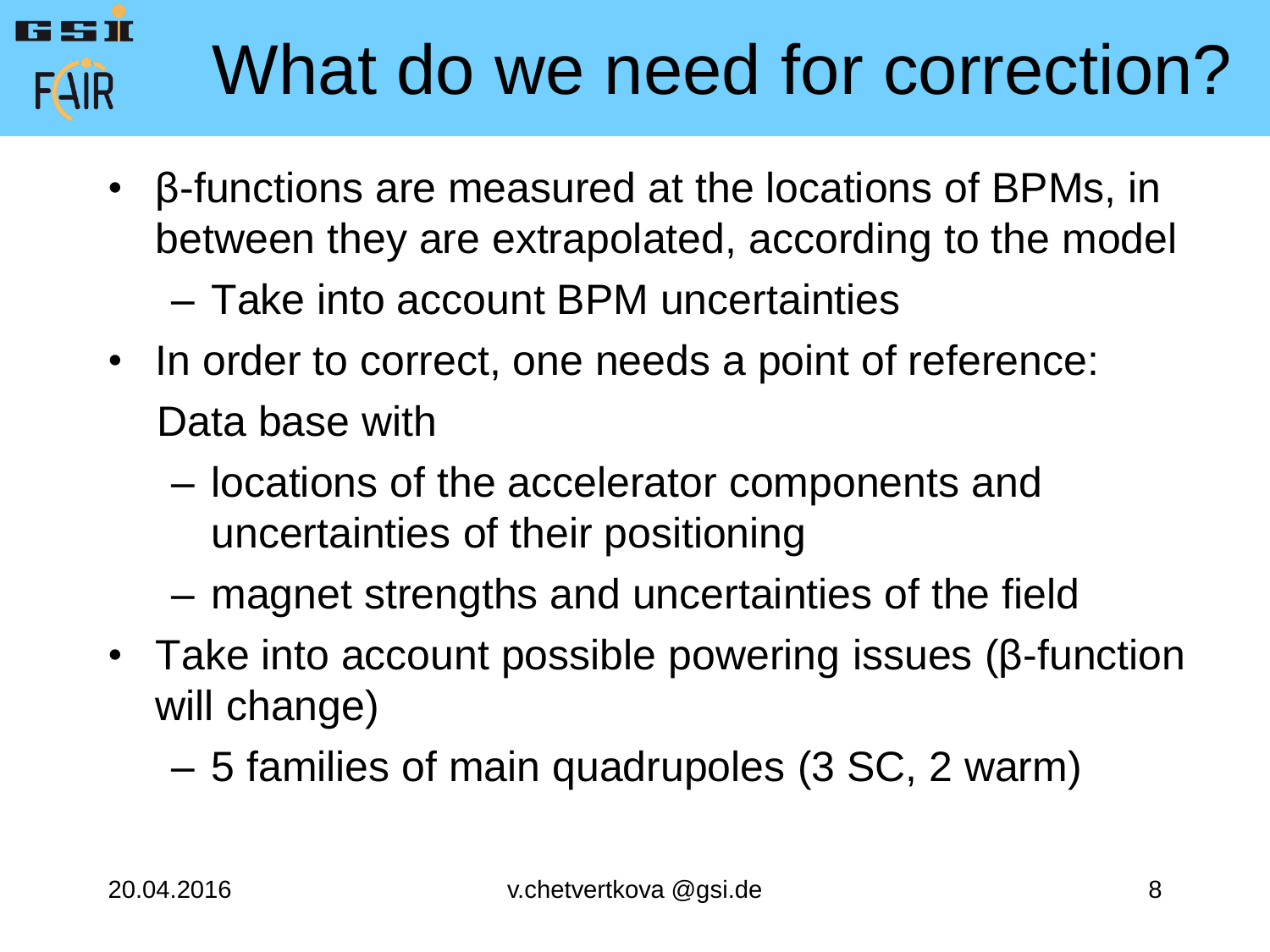

#### **Summary**

- Beta-beating depends on the magnet errors and misalignment
- Space charge influences beta-beating and can lead to resonances and emittance blow-up (effect has to be thoroughly studied)
- For correction one will need
	- model of SIS100, i.e. data base with elements, their locations and magnetic strengths
	- properly chosen BPMs
	- proper powering

– ...